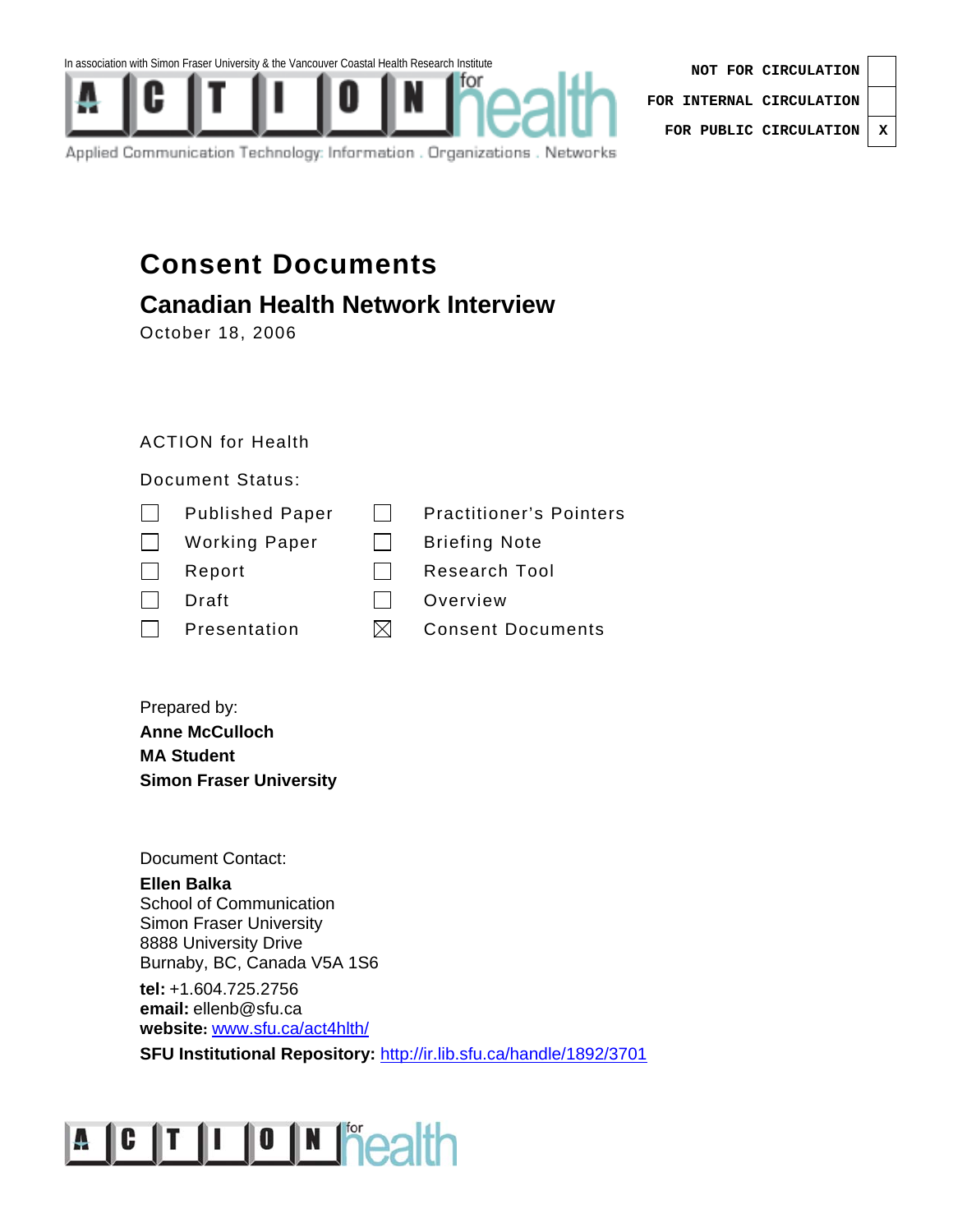

Simon Fraser University School of Communication Burnaby, BC V5A 1S6 T: 778.782.3687 F: 778.782.4024

## **INFORMATION SHEET FOR PARTICIPANTS**

| <b>Title of Project:</b>                      | <b>Canadian Health Network and Use of Internet Health Information</b> |
|-----------------------------------------------|-----------------------------------------------------------------------|
| <b>Investigator Name:</b>                     | <b>Anne McCulloch</b>                                                 |
| <b>Investigator Department:</b> Communication |                                                                       |

**Project description:** The overall goal of the study is to better understand how health information is gathered and used by Canadians so as to inform the design of policies and systems related to health information websites. The research focuses on the interaction between Canadians' pre-existing lay or professional knowledge about health and their experiences making sense of and using health information they find on the internet.

#### **Procedures to be followed by researcher:**

The researcher will provide participants with a description of the project. With written participant consent, the researcher will conduct a semi-structured interview with a small group of Canadian Health Network management and staff, and will tape record the interview for accurate documentation. The researcher will also ask for written consent to use information provided to the researcher in past meetings and e-mail communications. Meeting minutes, the transcribed interview and tape will be kept in a secured location, accessible only to project researchers.

#### **Refusal to participate:**

You may refuse to participate in this research at any time. You will not be adversely affected by refusing to participate. There will be no repercussions in the event that you refuse to participate in this study.

#### **Risks to research subjects:**

Research participants may find some of the questions uncomfortable or challenging, or they may find the interview an enjoyable and rewarding experience.

#### **Benefits to the development of new knowledge:**

Information from this study will assist researchers in understanding how Canadians gather and use health information. It will contribute to a limited body of knowledge about the differences and similarities between how French- and English-speaking Canadians make sense of and use internet health information. The study will lead to recommendations for how the Canadian Health Network may continue to develop this national service into a more useful source of health information for Canadians. The study findings will be shared with the Canadian Health Network and will be taken into consideration with the findings from other studies conducted by the ACTION for Health project. The researcher will use the findings for her Master of Arts thesis and other academic papers and presentations.

#### **Providing feedback and obtaining results:**

To discuss concerns about the study or to obtain copies of the results of this study upon its completion, please contact Dr. Ellen Balka, School of Communication, Simon Fraser University, Burnaby, B.C. V5A 1S6. You may also wish to submit the enclosed **Participant's Feedback Form**. In addition, you may register any complaints about the project with the researcher named above or with Dr. Martin Laba, Director of the School of Communication**,** Simon Fraser University, Burnaby, B.C. V5A 1S6.

ONCE SIGNED, A COPY OF THE CONSENT FORM AND FEEDBACK FORM SHOULD BE PROVIDED TO THE PARTICIPANT.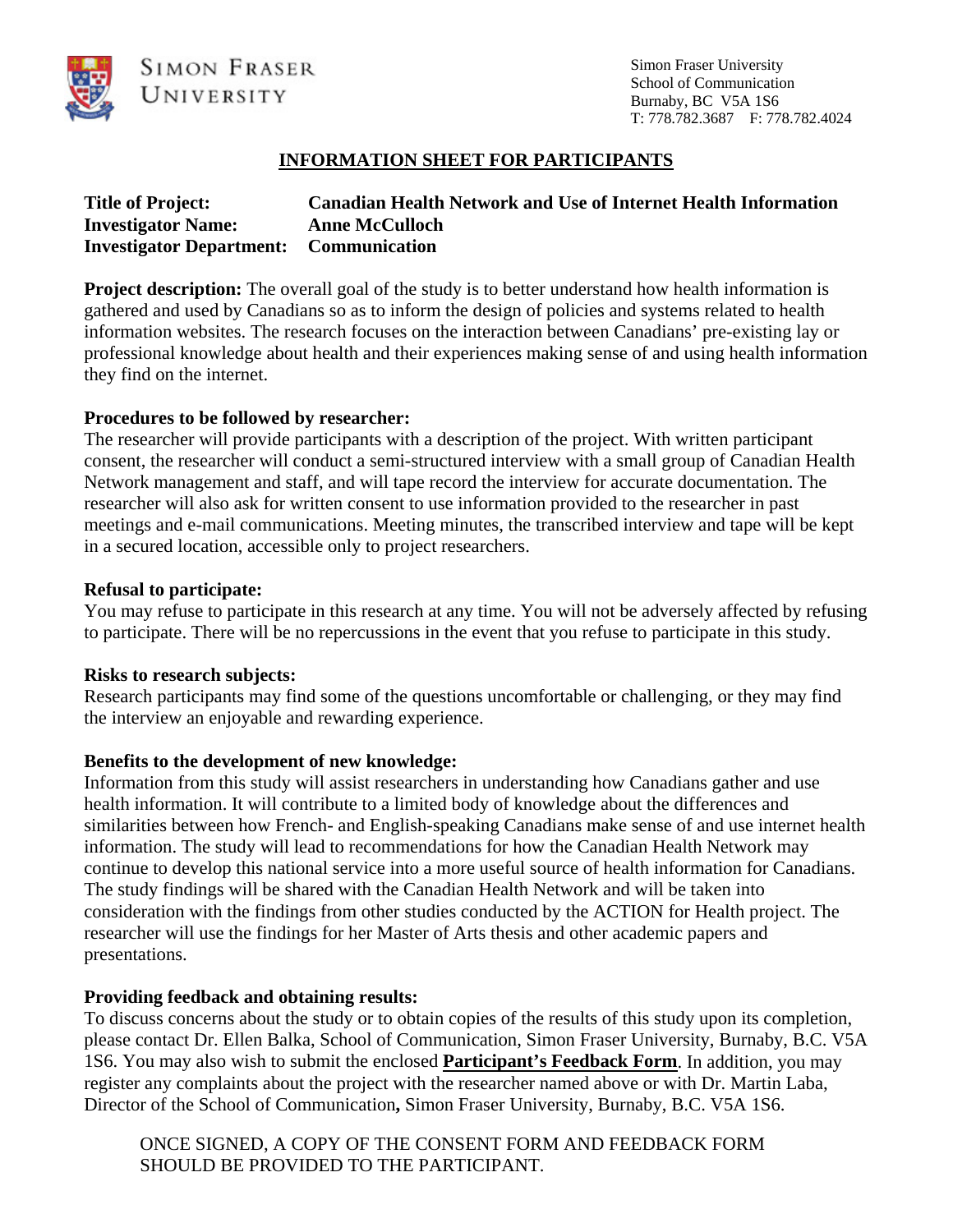

#### **SIMON FRASER UNIVERSITY INFORMED CONSENT BY PARTICIPANTS IN A RESEARCH STUDY**

## **Title of Project: Canadian Health Network and Use of Internet Health Information Investigator Name: Anne McCulloch Investigator Department: Communication**

Simon Fraser University and those conducting this research study subscribe to the ethical conduct of research and to the protection at all times of the interests, comfort and safety of participants. This form and the information it contains are given to you for your own protection and full understanding of the procedures**.** 

Your signature on this form will signify that you have received a document which describes the procedures, possible risks and benefits of this research project, that you have received an adequate opportunity to consider the information in the document, and that you voluntarily agree to participate in the project.

I have read the procedures specified in the document **Information Sheet for Participants**. I understand the procedures to be used in this research and the personal risks to me in taking part.

I understand that if I consent to participate in this project, I may withdraw my participation at any time. I also understand that I may refuse to participate in this project and that if I do refuse to participate in this project there will be no repercussions.

I also understand that I may register any complaint I might have about the project with the researcher named above or with Dr. Martin Laba, Director, School of Communication, Simon Fraser University, Burnaby, B.C. V5A 1S6.

By signing this form I am granting permission to be interviewed and I understand that the interviews will be taped and that all the research material will be held confidential by the investigator.

I may obtain copies of the results of this study, upon its completion, by contacting: Dr. Ellen Balka, School of Communication, Simon Fraser University, Burnaby, B.C. V5A 1S6.

|                                                                                                                                                                                                                                | DATE: |  |
|--------------------------------------------------------------------------------------------------------------------------------------------------------------------------------------------------------------------------------|-------|--|
| WITNESS: New York Contract the Contract of the Contract of the Contract of the Contract of the Contract of the Contract of the Contract of the Contract of the Contract of the Contract of the Contract of the Contract of the | DATE: |  |

ONCE SIGNED, A COPY OF THE CONSENT FORM AND FEEDBACK FORM SHOULD BE PROVIDED TO THE PARTICIPANT.